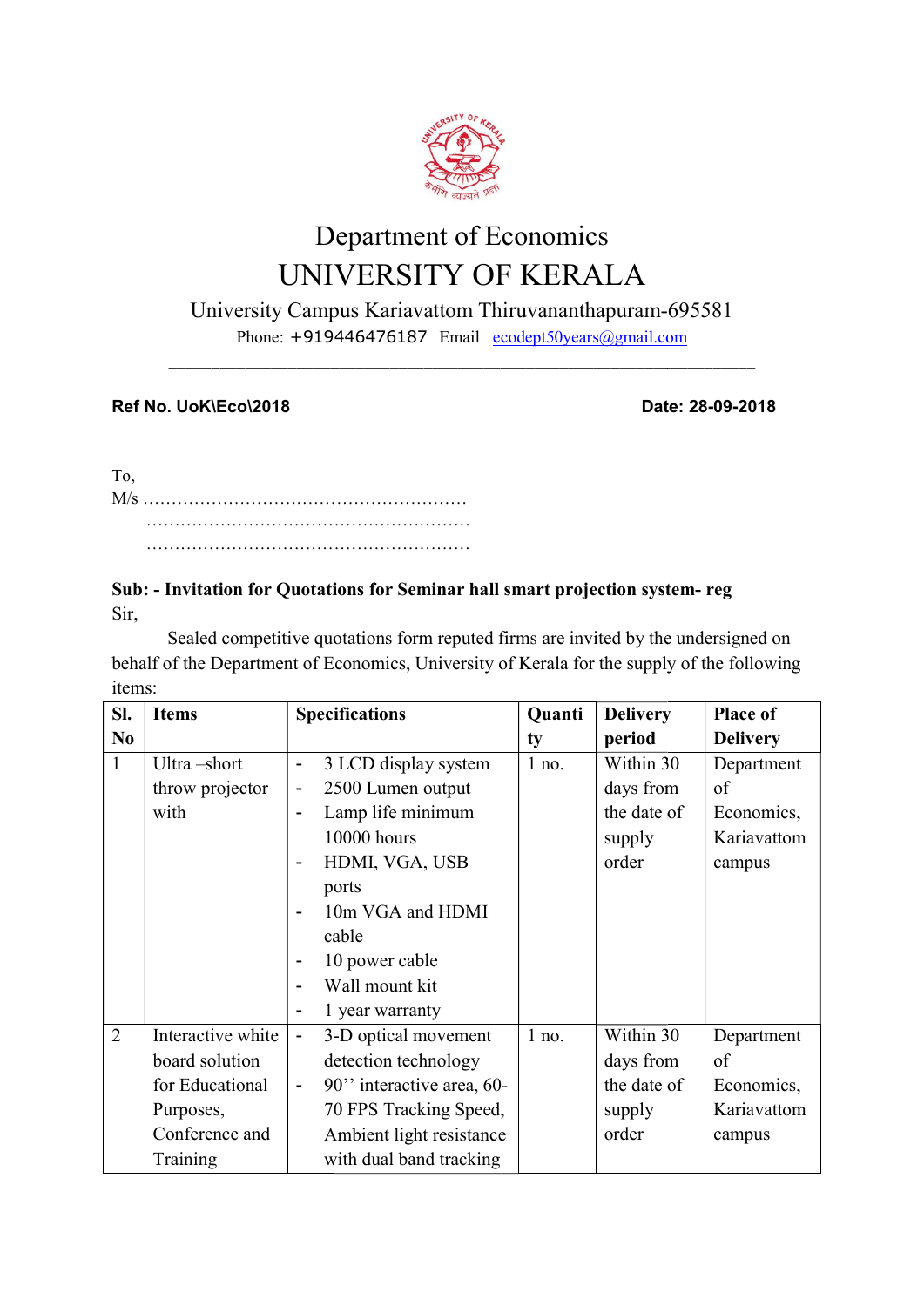|                |                | technology                                             |         |             |             |
|----------------|----------------|--------------------------------------------------------|---------|-------------|-------------|
|                |                | 255 Numbers of                                         |         |             |             |
|                |                | simultaneous Touch                                     |         |             |             |
|                |                | Points                                                 |         |             |             |
|                |                | Automatic calibration                                  |         |             |             |
|                |                | technology                                             |         |             |             |
|                |                | Response time of 195<br>$\overline{\phantom{a}}$       |         |             |             |
|                |                | Min. per second.                                       |         |             |             |
|                |                | Surface independent and<br>$\overline{\phantom{0}}$    |         |             |             |
|                |                | battery less super                                     |         |             |             |
|                |                | capacitive Stylus                                      |         |             |             |
|                |                | Software Suite for                                     |         |             |             |
|                |                | Interactive Whiteboard                                 |         |             |             |
|                |                | including                                              |         |             |             |
|                |                | $Industry - leading tools$<br>$\overline{\phantom{a}}$ |         |             |             |
|                |                | for presentations,                                     |         |             |             |
|                |                | education and training                                 |         |             |             |
| 3              | Projection     | Suitable for both<br>$\overline{\phantom{a}}$          | $1$ no. | Within 30   | Department  |
|                | Whiteboard for | interactive projection as                              |         | days from   | of          |
|                | EyeRIS unit    | well as writing with dry                               |         | the date of | Economics,  |
|                |                | erase marker pen                                       |         | supply      | Kariavattom |
|                |                | CERAMIC, Finished                                      |         | order       | campus      |
|                |                | Interactive Surface with                               |         |             |             |
|                |                | 6x4Size                                                |         |             |             |
|                |                | EPS Core flat and                                      |         |             |             |
|                |                | smooth writing surface                                 |         |             |             |
|                |                | No waviness, Weather<br>$\overline{\phantom{0}}$       |         |             |             |
|                |                | and Termite Proof                                      |         |             |             |
|                |                | Ceramic surface                                        |         |             |             |
|                |                | conforms to abrasion &                                 |         |             |             |
|                |                | wear test as per ASTM                                  |         |             |             |
|                |                | C 501                                                  |         |             |             |
| $\overline{4}$ | <b>Branded</b> | Core i3 $6th$ gen or higher                            | $1$ no. | Within 30   | Department  |
|                | Desktop        | <b>4 GB RAM</b>                                        |         | days from   | of          |
|                | Computer       | <b>500 GB HDD</b><br>$\overline{a}$                    |         | the date of | Economics,  |
|                |                | 17" LED backlit<br>$\overline{a}$                      |         | supply      | Kariavattom |
|                |                | monitor                                                |         | order       | campus      |
|                |                | <b>USB KBM</b><br>$\overline{\phantom{a}}$             |         |             |             |
|                |                | Windows 1064 bit                                       |         |             |             |
|                |                | Home Edition                                           |         |             |             |

Total estimated amount : 2 lakhs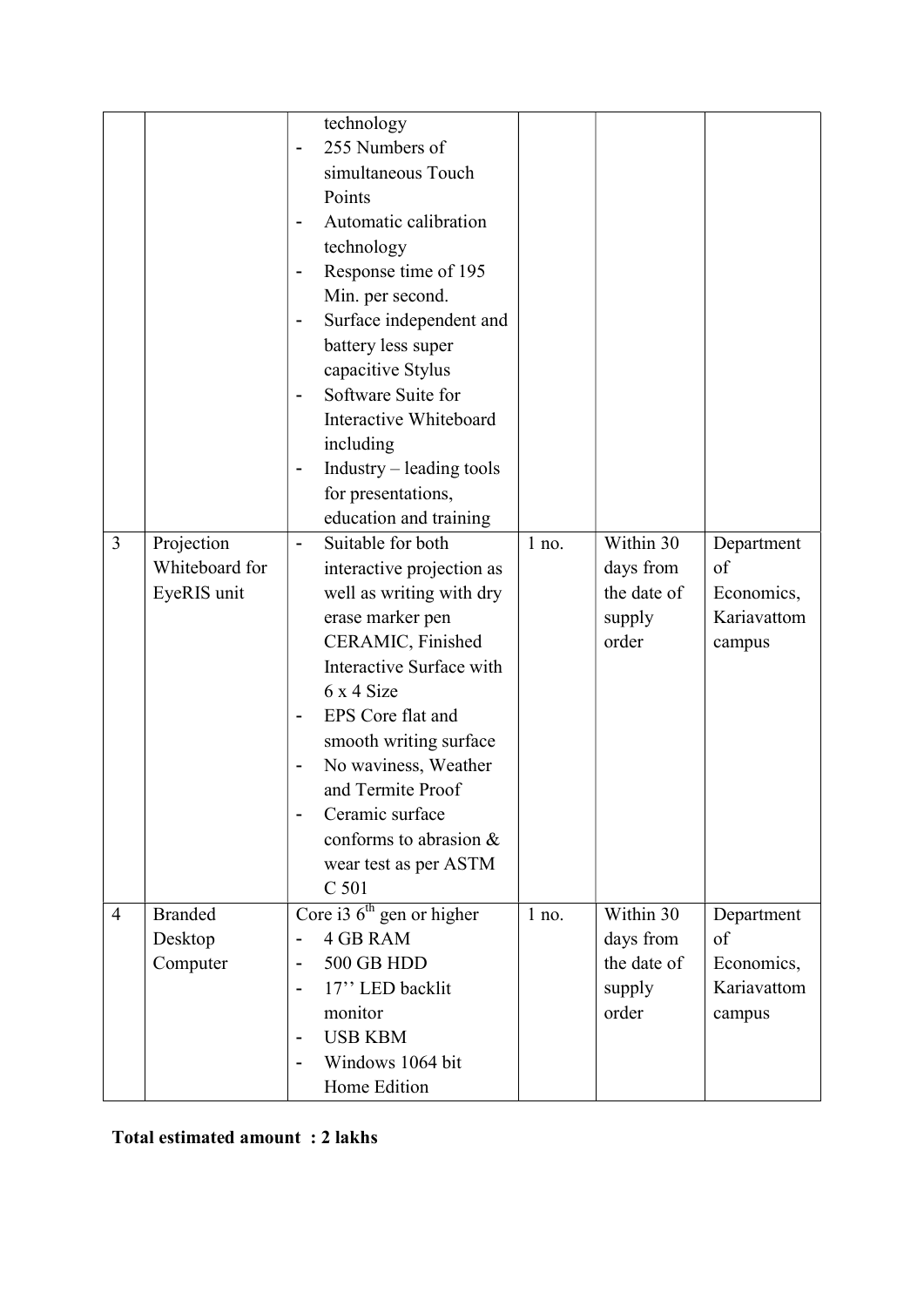## 2. General Conditions

a. The contract shall be for the supply of the mentioned items to the Department of Economics, University of Kerala. The bidder shall quote for items in the format of quotation attached. Corrections, if any, shall be made by crossing out, initialling, dating and rewriting: b. All duties, taxes and other levies payable by the bidder, shall be included in the total price. However, the tax and duties leviable should be quoted separately.

c. The rates quoted by the bidder shall be fixed for the duration of the contract .

d. The prices should be quoted in Indian Rupees only.

e. Each bidder shall submit only one quotation.

f. Telex or Facsimile quotations are not acceptable.

g. The firm should enclose supporting documents regarding registration of GST/IT/PAN and proof of credibility.

## 3. Validity of quotations

The quotation shall remain valid for a period of One month after the deadline (10/10/2018) specified for submission of quotations.

## 4. Evaluation of quotations:

The Purchaser will evaluate and compare the quotations determined to be substantially responsive, i.e.

which are: a) properly signed, and

b) Conform to the terms and conditions and specifications.

The evaluation would be done for all the items put together. The items for which no rates have been quoted would be treated as zero and the total amount would be computed accordingly. The bidder who has quoted for partial quantity of any one or more item (s) would be treated as non-responsive. Purchaser will award the contract to the responsive bidder whose total cost for all the items put together is the lowest.

#### 5. Special Conditions:

(a) The purchaser will award the contract to the bidder whose quotation has been determined to be substantially responsive and who has offered the lowest price as per para 4 above :

(b) The bidder whose bid is accepted will be notified of the award of the contract by the office prior to expiration of the quotation validity period:

(c) The Notification of Award to clearly specify any change in the unit price or any other terms and conditions accepted.

(d) Warranty/Guarantee: - The supplier shall guarantee to repair/replace the items or its part –if found defective within a period of 3 years from the date of supply of items. The AMC is applicable for a period of 3 years.The entire expenditure for repair/ replace the item in this regard shall be borne by the supplier

(f) The purchaser will have every right to increase or decrease the quantity required.

(e) The University will release the payment only after inspecting the equipment and satisfy that the supply is as per the requirements. The payment will be made after successful completion of the supply on producing invoice in duplicate.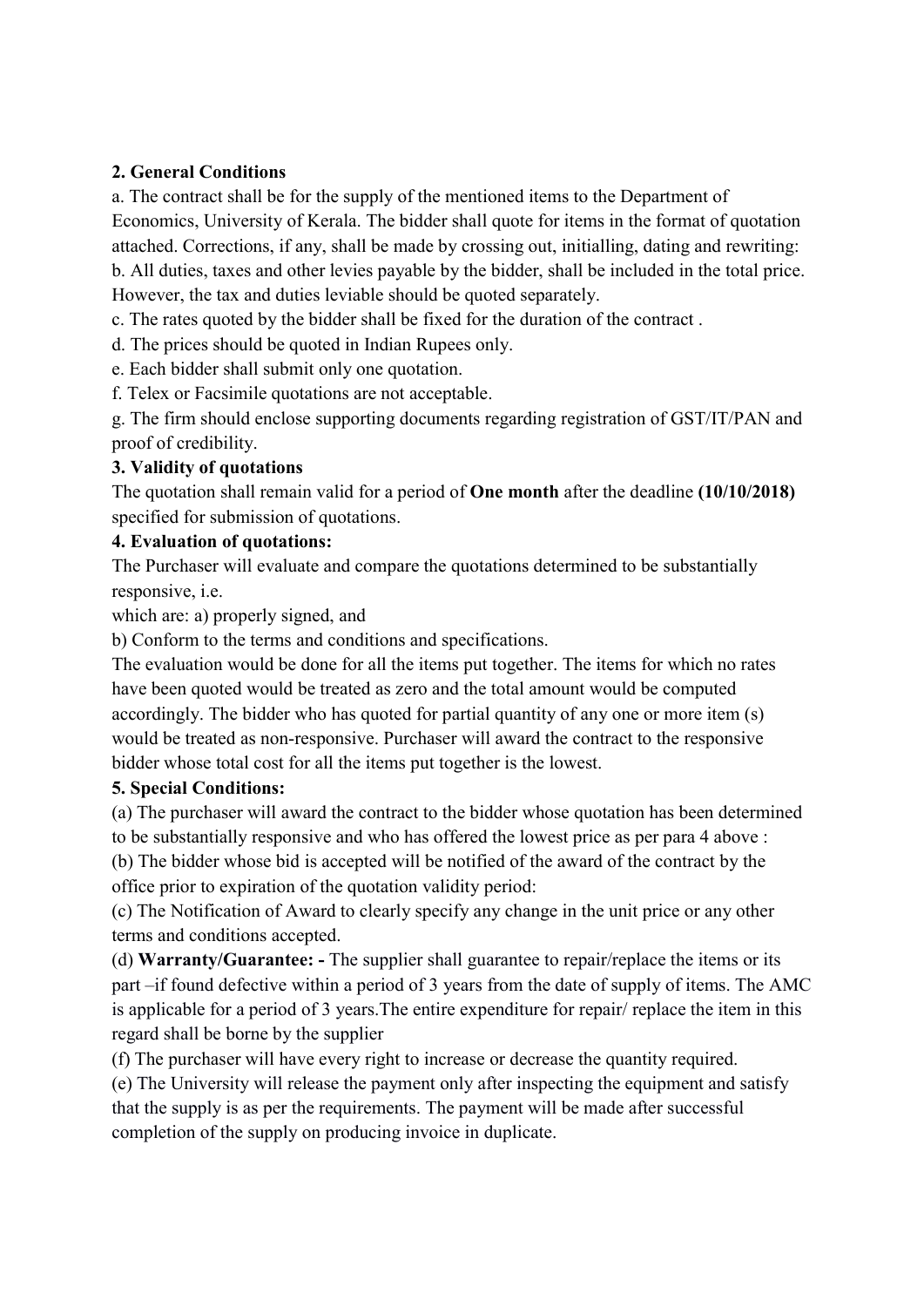(f) Notwithstanding the above, the Purchaser reserves the right to accept or reject any quotations and to cancel the bidding process and reject all quotations at any time prior to the award of the contract.

(g) In case of dispute arises, the decision of Kerala University authority shall be final and binding on bidders.

(h) At the time of payment applicable taxes will be deducted at the existing rates.

# 6. Last date and time of receipt of quotations:

a. You are requested to submit the sealed quotations in the Tender by post superscripted on on the envelope as "Supply of Seminar hall smart projection system" latest by 10.10.2018 2 PM.

b. The bids shall be opened at the office of the Head, Department of Economics, Kerala University , Kariavattom on 11.10.2018, 3pm. If the above date of opening tender happens to be on a holiday or due to any other valid reason, the tender opening process will be done on the next working day or the day fixed by the undersigned

 The purchaser looks forward to receiving the quotation and appreciates the interest of the bidders.

> Yours faithfully, Dr. A Abdul Salim Head For and on behalf of the Department of Economics, University of Kerala

Format of quotation is enclosed